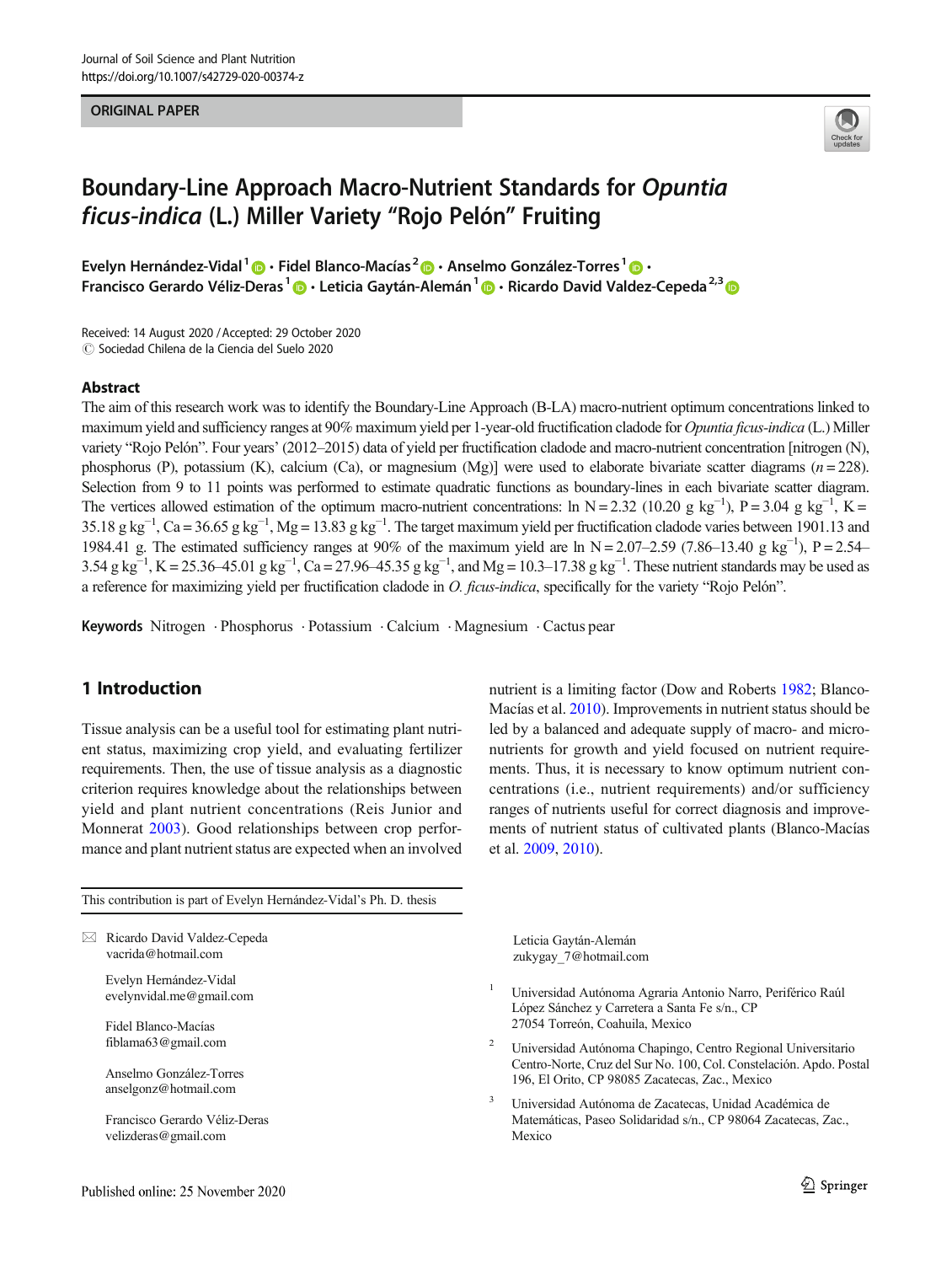Commonly, optimum, critical concentrations, and sufficiency ranges are key in plant nutrient diagnosis. Moreover, the determination of nutrient critical values and nutrient balances in plant-diagnostic models (Walworth et al. [1986\)](#page-8-0) has been carried out by using the principle of the Boundary-Line Approach (B-LA). Also, the B-LA has been used to describe the relationship between soil nutrient concentrations and crop yields (e.g., Evanylo [1990\)](#page-7-0). The B-LA considers the upper limits of the scatter of points in a bivariate scatter diagram and would delineate the response of the dependent variable to a particular independent variable when other variables were not limiting. The scatter of points below the boundary line may be due to errors in measurement, variability in biological data, and overall variation caused by other interacting or controlling factors (Webb [1972](#page-8-0)).

B-LA standards have been developed for several crops, including Miscanthus sinensis Andersson (Eulalia grass), Phalaris arundinacea L. (Reed canary grass), and  $x$ Triticosecale Wittm ex A. Camus (Triticale) (Lewandowski and Schmidt [2006](#page-7-0)), Acer saccharum Marshall (Sugar maple) (Vizcayno-Soto and Côté [2004\)](#page-8-0), Picea glauca (Moench) Voss (White spruce) (Quesnel et al. [2006](#page-7-0)), Zea mays L. (Maize) (Walworth et al. [1986\)](#page-8-0), Areca catechu L. (Arecanut) (Bhat and Sujatha [2013\)](#page-7-0), Vaccinium angustifolium Aiton (Wild lowbush blueberry) (Lafond [2013\)](#page-7-0), Mangifera indica L.(Mango) (Ali [2018\)](#page-7-0), and Opuntia ficus-indica (L.) Miller (Nopal) (Blanco-Macías et al. [2009](#page-7-0), [2010\)](#page-7-0). However, in the O. ficus-indica case, the B-LA nutrient standards were developed under the basis of relationships between 1-year-old cladode macro-nutrient concentrations and produced yearly cladode fresh matter (Blanco-Macías et al. [2009](#page-7-0), [2010](#page-7-0)). Recently, sufficiency ranges have been proposed for *O. ficus-indica* dry matter production by Alves [\(2017\)](#page-7-0) and Teixeira et al. [\(2019\)](#page-8-0).

Studies on Opuntia nutrient requirements are outdated and fragmented (Mayer and Cushman [2019](#page-7-0)) although O. ficus-indica species is becoming an important crop in various countries around the world. It is cultivated due its tender shoots are widely used for human consumption as vegetables, its mature cladodes are frequently used for animal feed, and its fruits are produced and considered of highvalue in at least 18 countries (Russell and Felker [1987](#page-8-0); Blanco-Macías et al. [2010](#page-7-0)). Its whole fruit, pulp, flowers, seeds, and peel contain various groups of bioactive compounds including phenolic acids, flavonoids, anthocyanins, carotenoids, betalains, sterols, lignans, saponins, vitamin E, and vitamin C (Tahir et al. [2019](#page-8-0)). The identified bioactive compounds have demonstrated to be endowed with biologically relative activity such as antioxidant, antimicrobial, anticancer, anti-diabetes mellitus, hypertension, hypercholesterolemic, rheumatic pain, antiulcerogenic activity, gastric mucosa diseases, and asthma (Tahir et al. [2019\)](#page-8-0). For instance, its fruit extract has pH-sensitive, antioxidant, and antimicrobial abilities (Yao et al. [2020\)](#page-8-0).

Information on O. ficus-indica nutrition allows for discarding the prevailing common opinion about cactus crop needs low inputs to give high yields. A low number of studies have documented the macro- and micro-element concentrations in cladodes. Several of them have been focused on the mineral contents of cladodes to demonstrate their forage potential. Other studies have been focused on element contents in tender pads and fruits to determine their nutritional contribution to the human diet. A few research works have involved 1-year-old cladode mineral contents and biomass or fruit production relationships.

For instance, macro-nutrient concentrations in 1-year-old fruiting cladodes of Opuntia dillenii are as follows (Kalegowda et al. [2015](#page-7-0)): phosphorus, P = 0.152 g kg<sup>-1</sup>; potassium, K = 22.43 g kg<sup>-1</sup>; calcium, Ca = 29.38 g kg<sup>-1</sup>; and magnesium,  $Mg = 9.86$  g kg<sup>-1</sup>. In addition, estimated macro-element contents in 1-year-old cladodes of O. ficus-indica were as follows: nitrogen (N) = 11.36 g kg<sup>-1</sup>, P = 0.8 g kg<sup>-1</sup>, K = 47.8 g kg<sup>-1</sup>, Ca = 50 g kg<sup>-1</sup>, and Mg = 14.2 g kg<sup>-1</sup> when trees were growing under field conditions (Mayer and Cushman [2019\)](#page-7-0), whereas the concentrations were  $N = 42.21$  g kg<sup>-1</sup>, P = 7.1 g kg<sup>-1</sup>, K = 73.6 g kg<sup>-1</sup>, Ca = 41.6 g kg<sup>-1</sup>, and Mg = 21.2 g kg<sup>-1</sup> when plants were growing under greenhouse conditions (Mayer and Cushman [2019](#page-7-0)).

Other research works have been focused on the effect of soil fertilization on fruit production. For example, nitrogen fertilization (0, 60, 120 kg ha−<sup>1</sup> ) did not affect flower bud formation in O. ficus-indica (Nerd and Mizrahi [1994\)](#page-7-0). No O. ficus-indica fruit response was obtained in the case of fertilizer application even comparing application rates of 100 kg ha<sup>-1</sup> N, 50 kg ha<sup>-1</sup> P, 100 kg ha<sup> $-1$ </sup> K, and 50 kg ha<sup> $-1$ </sup> Mg to the control that had never been fertilized (Karim et al. [1997;](#page-7-0) Galizzi et al. [2004\)](#page-7-0). Nitrogen and phosphorus fertilization (0–0, 0–80, 40–40, 60–0, and 60–80 kg ha<sup>-1</sup> N-P<sub>2</sub>O<sub>5</sub>) had no effect on *O. ficus-indica* fruit yielding in the first year; however, the doses 60 kg ha<sup> $-1$ </sup> N or 80 kg ha<sup> $-1$ </sup> N-P<sub>2</sub>O<sub>5</sub> alone increased the fruit yield by +3 and + 6.1 kg plant−<sup>1</sup> , respectively, compared with the control (Arba et al. [2017](#page-7-0)). Those results suggest that fertilizer/response is difficult due to the high moisture content of cladodes and the large mass of Opuntia's buffers nutrient changes (Felker and Bunch [2009\)](#page-7-0).

All these prior research works did not relate cladode nutrient concentrations with yield or quality of yield in terms of fruit (prickly pear or cactus pear) per 1-year-old cladode through statistical trends or functions. This means that nutrient storage at the plant and cladode levels and best fit plant requirements for fruiting remain practically unknown (Inglese et al. [1995\)](#page-7-0). So, we hypothesize that *O. ficus-indica* plants pose macro-nutrient requirements in terms of optimum concentrations and sufficiency ranges for producing fruits. Then, the aim of this research work was to identify the B-LA macro-nutrient optimum concentrations related to maximum yield and sufficiency ranges at 90% maximum yield per 1-year-old fructification cladode for *O. ficus*indica variety "Rojo Pelón".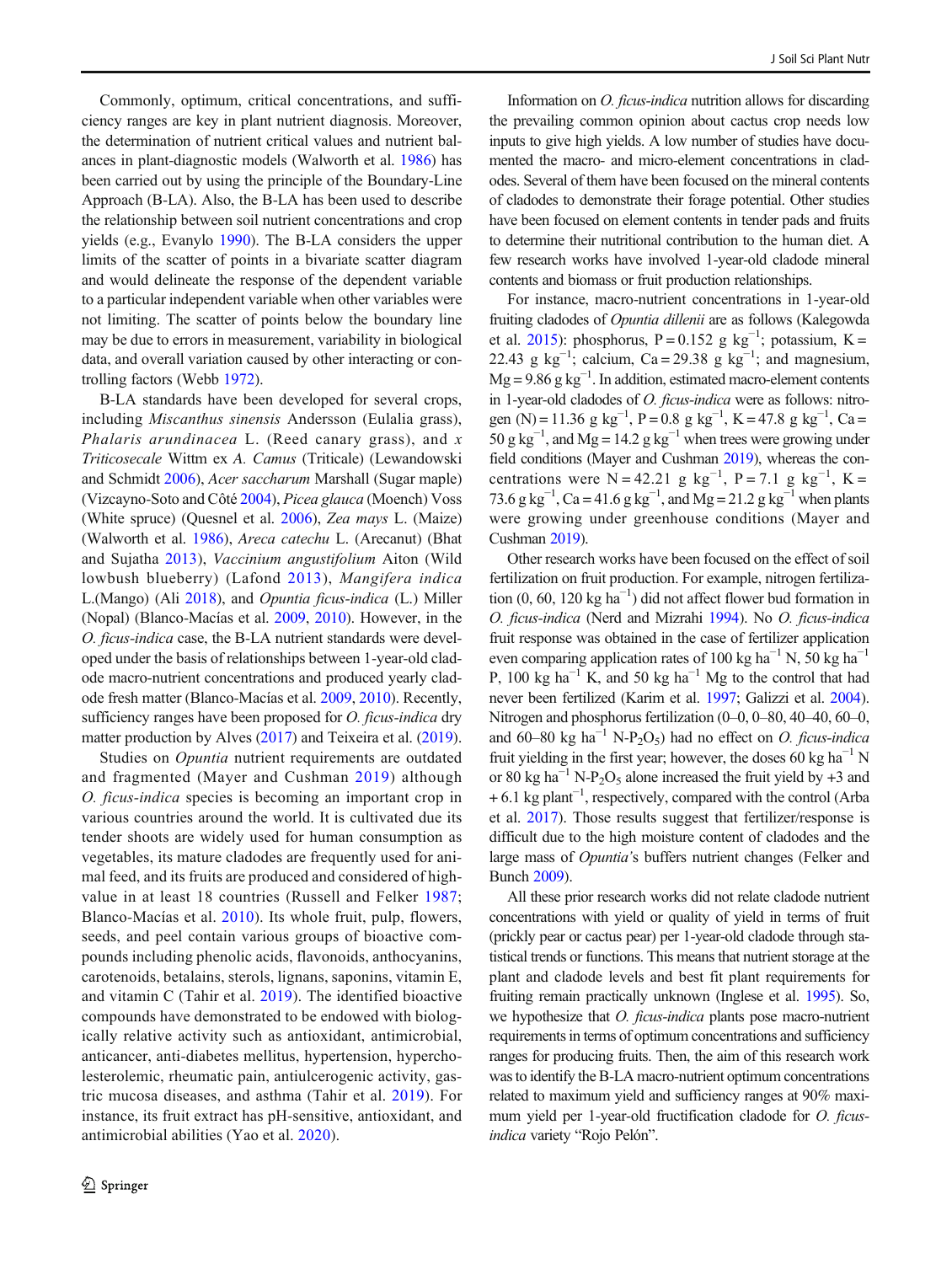# 2 Material and Methods

## 2.1 Study Site

An orchard was established in 2006 at the experimental field of the "Centro Regional Norte Universitario Centro Norte" of the "Universidad Autónoma Chapingo" at 22° 44′ 49.6″ north latitude, 102° 46′ 28.2″ west longitude and 2296 masl, near the city of Zacatecas, Mexico. The regional climate is classified as BS1kw (w), i.e., temperate semiarid climate, with an average annual temperature that varies between 12 and 18 °C, an average annual rainfall of 472 mm, and most of the precipitation (> 65%) occurs from June to August.

The soil at the site had a clay loam texture, a very slightly alkaline pH (7.5), and high content matter (3.23%). Extractable nutrient levels were as follows: availability for inorganic N was low  $(15 \text{ mg kg}^{-1})$ , very high for P (40.5 mg kg<sup>-1</sup>), medium for K (230 mg kg<sup>-1</sup>), high for Ca (4371 mg kg<sup>-1</sup>), moderately high for Mg (569 mg kg<sup>-1</sup>), moderately low for iron (Fe, 7.85 mg  $kg^{-1}$ ), very high for copper (Cu, 7.47 mg  $kg^{-1}$ ), excessive for zinc (Zn, 14.6 mg  $kg^{-1}$ ), moderately for manganese (Mn,  $6.13 \text{ mg kg}^{-1}$ ), and medium for boron  $(B, 1.59 \text{ mg kg}^{-1})$ . The high content of organic matter can be due to the plot has been used as a fruit orchard during the previous 50 years, involving regular organic soil amendment with cow manure and incorporation of tree's foliage on the ground. The high content of Ca may be associated with the calcareous origin of the soil.

The orchard was established using 20 mother cladodes. Plant density was  $625$  plants ha<sup>-1</sup>. Then, 20 trees with a natural vesselshaped structure were growing. The management of the orchard consisted of removing weeds each year at the end of spring and summer through minimum tillage. Fertilization, irrigation, and other agronomic practices were not performed.

## 2.2 Sample Collection and Analysis

Two hundred twenty-eight fruiting cladodes and 1744 fruits of O. ficus-indica variety "Rojo Pelón" were considered in this research. Fruiting cladodes and their fruits were taken during four consecutive years (2012–2015). The collection was carried out as follows: 2012, 60 cladodes and 474 fruits; 2013, 52 cladodes and 364 fruits; 2014, 56 cladodes and 420 fruits; and 2015, 60 cladodes and 516 fruits. All cladodes were selected from the uppermost part of the trees to ensure they were 1 year-old. We selected cladodes having from 1 to 15 fruits; four cladodes having each of these numbers of fruits were selected from different plant orientations (north, south, east, and west). None of these cladodes had young shoots. All fruits were harvested when most of the fruits showed peel coloration change indicating the beginning of fruit ripeness.

All 1-year-old cladodes and their fruits were identified. Each fruit weight was registered. Besides, all 228 detached

fruiting cladodes were cleaned with distilled water and immediately weighed. Afterward, the cladodes were cut into slices and dehydrated to constant weight in an oven at 75 °C for 36 h, and then their dry weights were registered.

Dry tissue of cladode samples was milled and then digested with a mixture of hydrochloric and nitric acids (HCl:HNO<sub>3</sub>, 3:1). Afterward, these samples were used to determine macronutrient concentrations. The N concentration was determined by the Kjeldahl method, whereas the P content was estimated by reduction with the molybdo-vanadate technique using an optical photo spectrometer (Thermo Spectronic, Helios Epsilon model, USA®). The K, Ca, and Mg concentrations were determined with an atomic absorption spectrophotometer (UNICAM Solar model 9626).

#### 2.3 Boundary-Line Approach Standards

A database of N, P, K, Ca, and Mg concentrations  $(g kg^{-1})$  in all 228 fruiting cladodes and their fruit weights (g) was used to develop boundary-line approach standards for O. ficus-indica variety "Rojo Pelón" as described by Blanco-Macías et al. [\(2010](#page-7-0)) and Ali [\(2018](#page-7-0)). The boundary-line is formed when all values for two variables are plotted and a line enclosing most of these points is established (Michael et al. [1985\)](#page-7-0). The boundary-line represents the limiting effect of the independent variable on the dependent one (Webb [1972](#page-8-0); Lark [1997](#page-7-0)); then, it is assumed that all values below such a line result from the effect of another independent variable or a combination of variables that are limiting the dependent variable (Webb [1972\)](#page-8-0). Detailed information regarding B-LA can be obtained from Blanco-Macías et al. [\(2010\)](#page-7-0) and Ali ([2018](#page-7-0)).

Boundary-lines can be described by quadratic functions as maximization curves; therefore, we split each macro-nutrient concentration range into 9 to 11 classes and choose the observation linked to each class's highest yield per fruiting cladode. These datasets were used to fit quadratic functions ( $Y = aX^2 +$  $bX + c$ ). Estimation of the maximum value of the yield per fruiting cladode (dependent variable) and the optimum value of the macro-nutrient concentration (independent variable) was performed by calculating the vertex [vertex  $X = -b/$  $2(a)$ ] in each bivariate case. Besides, macro-nutrient sufficiency ranges and critical concentrations at 90% of maximum yield per fruiting cladode were calculated by solving the estimated quadratic functions ( $[-b \pm \sqrt{b^2-4(a)(c)}]/2(a)$ ).

## 3 Results

In this research work, yield per fructification cladode dependence on macro-nutrient concentrations in 1-year-old cladodes of O. ficus-indica variety "Rojo Pelón" was studied to define its macro-nutrient standards. Thus, relationships were evidenced through the B-LA.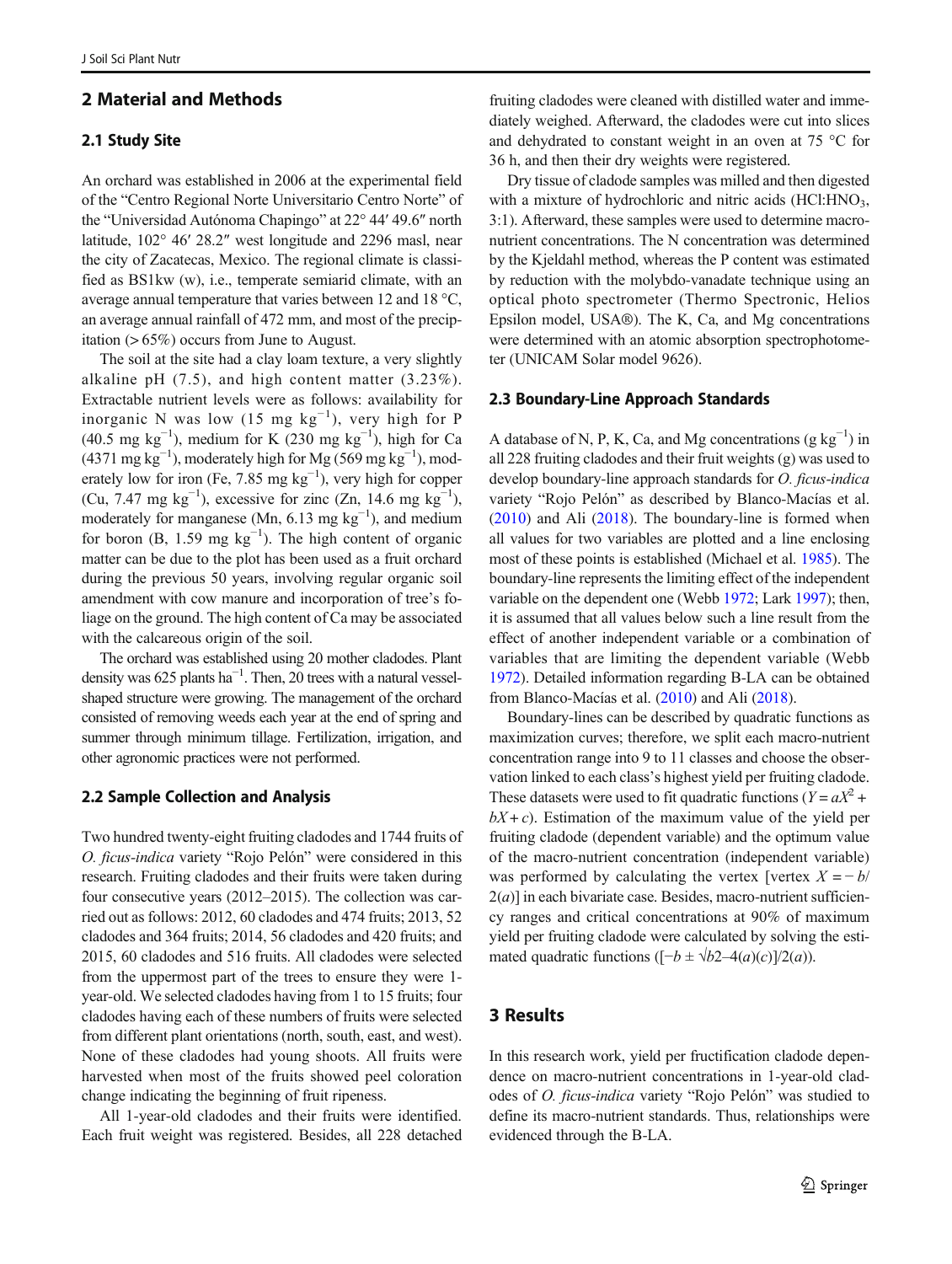<span id="page-3-0"></span>Table 1 Basic statistics of Opuntia ficus-indica (L.) Miller variety "Rojo Pelón" yield per fructification cladode and N, P, K, Ca, and Mg concentrations in 1 year-old fruiting cladodes  $(n =$ 228)

| <b>Statistic</b>            | Yield $(g$<br>$cladode^{-1}$ | N<br>$(g \text{ kg}^{-1})$ | P<br>$(g \text{ kg}^{-1})$ | K<br>$(g \text{ kg}^{-1})$ | Ca<br>$(g \text{ kg}^{-1})$ | Mg<br>$(g \; kg^{-1})$ |
|-----------------------------|------------------------------|----------------------------|----------------------------|----------------------------|-----------------------------|------------------------|
| Mean                        | 795.16                       | 11.67                      | 2.86                       | 32.06                      | 38.45                       | 13.65                  |
| Standard deviation          | 469.79                       | 3.58                       | 0.55                       | 11.69                      | 9.47                        | 2.85                   |
| Coefficient of<br>variation | 59.08                        | 30.69                      | 19.38                      | 36.48                      | 24.62                       | 20.88                  |
| Minimum                     | 60.00                        | 6.00                       | 1.56                       | 13.12                      | 13.00                       | 5.94                   |
| Maximum                     | 2186.00                      | 21.70                      | 4.20                       | 65.36                      | 63.50                       | 21.50                  |

Basic statistic estimators of yield per fructification cladode and nutrient concentrations in 1-year-old fruiting cladodes can be appreciated in Table 1. The estimated fruiting cladode mean nutrient concentrations are N = 11.67 g kg<sup>-1</sup>,  $P =$ 2.86 g kg<sup>-1</sup>, K = 32.06 g kg<sup>-1</sup>, Ca = 38.45 g kg<sup>-1</sup>, and Mg = 13.65 g kg<sup>-1</sup>, whereas the mean yield per fructification cladode is 795.16 g. Also, results suggest that yield shows high variability ( $CV = 59.08\%$ ); P, Mg, and Ca concentrations have moderate variability (CV = 19.38%, CV =  $20.88\%$ , and CV = 24.62%, respectively); and K and N show high variability  $(CV = 36.48\%$  and  $CV = 30.69\%$ , respectively). Variability is an important issue to get the planned aim. Therefore, our database can be used to identify the dependence of yield per fruiting cladode on cladode nutrient concentrations for the O. ficus-indica variety "Rojo Pelón".

It deserves to be noted that concentrations of P, K, Ca, and Mg were normally distributed but those of N did not. Thus, N concentration values were transformed to the natural logarithm (ln); so, ln N values were involved in the analysis.

#### 3.1 Boundary-Line Approach Standards

Bivariate scatter diagrams involving fruit yield and each nutrient expression show that most of the data is grouped at the graph bottom, that is, at lower fruit yields. As a result, it was easy to choose several boundary points, which were used to estimate the boundary-line in each scatter diagram. In fact, from 9 to 11 boundary points (Table 2) were selected to be involved in the estimation of reliable boundary-lines as pointed out by Schmidt et al. [\(2000\)](#page-8-0). The estimated quadratic boundary-lines were good-adjusted ( $R^2$  values > 0.8) as can be appreciated in Table 2.

The estimated vertexes using parameter values of the quadratic functions indicate optimum concentrations could be as follows: ln N = 2.32 (N = 10.20 g kg<sup>-1</sup>), P = 3.04 g kg<sup>-1</sup>, K = 35.18 g kg<sup>-1</sup>, Ca = 36.65 g kg<sup>-1</sup>, and Mg = 13.83 g kg<sup>-1</sup>. The corresponding estimated maximum yields per fructification cladode varies between 1901.13 and 1984.41 g (Fig. [1\)](#page-4-0).

The estimated boundary-line sufficiency ranges at 90% maximum yield are the following: ln  $N = 2.07 - 2.59$  ( $N =$ 7.86–13.40 g kg<sup>-1</sup>),  $P = 2.54$ –3.54 g kg<sup>-1</sup>, K = 25.36–

45.01 g kg<sup>-1</sup>, Ca = 27.96–45.35 g kg<sup>-1</sup>, and Mg = 10.3– 17.38 g kg−<sup>1</sup> . The linked 90% maximum yields per fruiting cladode changes between 1711 and 1785.96 g (Fig. [1\)](#page-4-0).

## 4 Discussion

Mean macro-nutrient concentrations (Table 1) and the estimated optimum concentrations suggest that the requirement descending order is  $Ca > K > Mg > N > P$ . On the other hand, the extreme concentrations (minimum and maximum, Table 1) indicate that the requirement decreasing order is  $K \geq Ca > N \geq Mg > P$ . Both orders suggest O. ficus-indica variety "Rojo Pelón" plants tend to concentrate much more Ca and K than N in their 1-year-old fruiting cladodes, proving that they are calcitrophic organisms (Lüttge [2004](#page-7-0)). These requirement orders may be explained due to Opuntia spp. fruits growing on 1-year-old cladodes concentrate much more K and Ca than Mg, N, and P (e.g., Lamghari El Kossori et al. [1998;](#page-7-0) Kalegowda et al. [2015\)](#page-7-0); also, these macro-nutrient cations (K, Ca and Mg) are competing nutrients (Marschner [2012\)](#page-7-0); indeed, Ca concentration may decrease as K content increases as driven by K antagonism or luxury consumption (Marschner [2012\)](#page-7-0).

Table 2 Statistics of boundary-lines fitted by second-degree functions:  $Y = ax^2 + bx + c$ , where Y is *Opuntia ficus-indica* (L.) Miller yield (g) per fructification cladode; x is the nutrient concentration (g  $kg^{-1}$ ) in 1-yearold fruiting cladode; a, b and c are regression coefficients;  $R^2$  is the coefficient of determination; and  $n<sup>y</sup>$  is the number of points used to estimate regression equation coefficients

| $R^2$ |
|-------|
| 0.83  |
| 0.88  |
| 0.97  |
| 0.87  |
| 0.83  |
|       |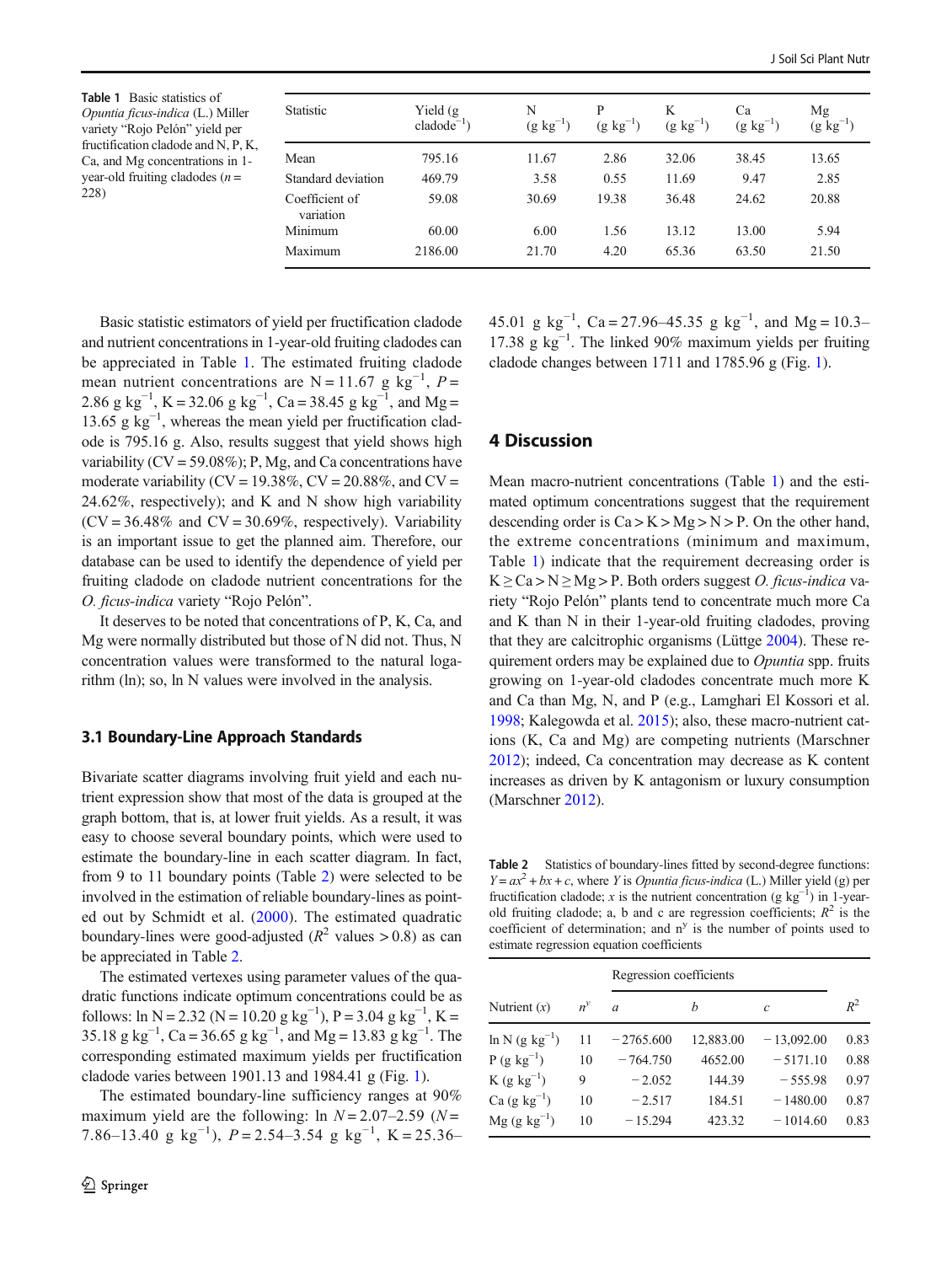<span id="page-4-0"></span>

Fig. 1 Relationships between nutrient concentrations ( $g kg^{-1}$ ) in 1-yearold fruiting cladodes and Opuntia ficus-indica (L.) Miller variety "Rojo Pelón" fruit yield (g cladode<sup>-1</sup>) (n = 228) showing boundary-lines

There is noticeable that fruiting occurred on cladodes with concentrations surpassing the following minimum values:  $N =$ 6 g kg<sup>-1</sup>, P = 1.56 g kg<sup>-1</sup>, K = 13.12 g kg<sup>-1</sup>, Ca = 13, and Mg = 5.94 g kg−<sup>1</sup> . The mentioned fruiting cladode N minimum concentration (i.e., 6 g  $kg^{-1}$ ) is strongly higher than the N concentration (1.8  $g kg^{-1}$ ) reported by Blanco-Macías et al. ([2010](#page-7-0)) as the minimum required for the production of vegetative buds in

described by second-degree functions using the independent variables ln nitrogen (a), phosphorus (b), potassium (c), calcium (d), and magnesium (e). See Table [2](#page-3-0) for fitted quadratic functions

O. ficus-indica. On the other hand, the Mg minimum concentration (5.94 g kg<sup>-1</sup>) is lower than the Mg concentration (7.8 g kg<sup>-1</sup>) reported by Blanco-Macías et al. ([2010\)](#page-7-0) as the minimum required for *O. ficus-indica* vegetative growth. However, minimum concentrations of P, K, and Mg appear to be similar for both purposes, that is, for the production of fruits and new cladodes. The noted discrepancies could be due to differences in plant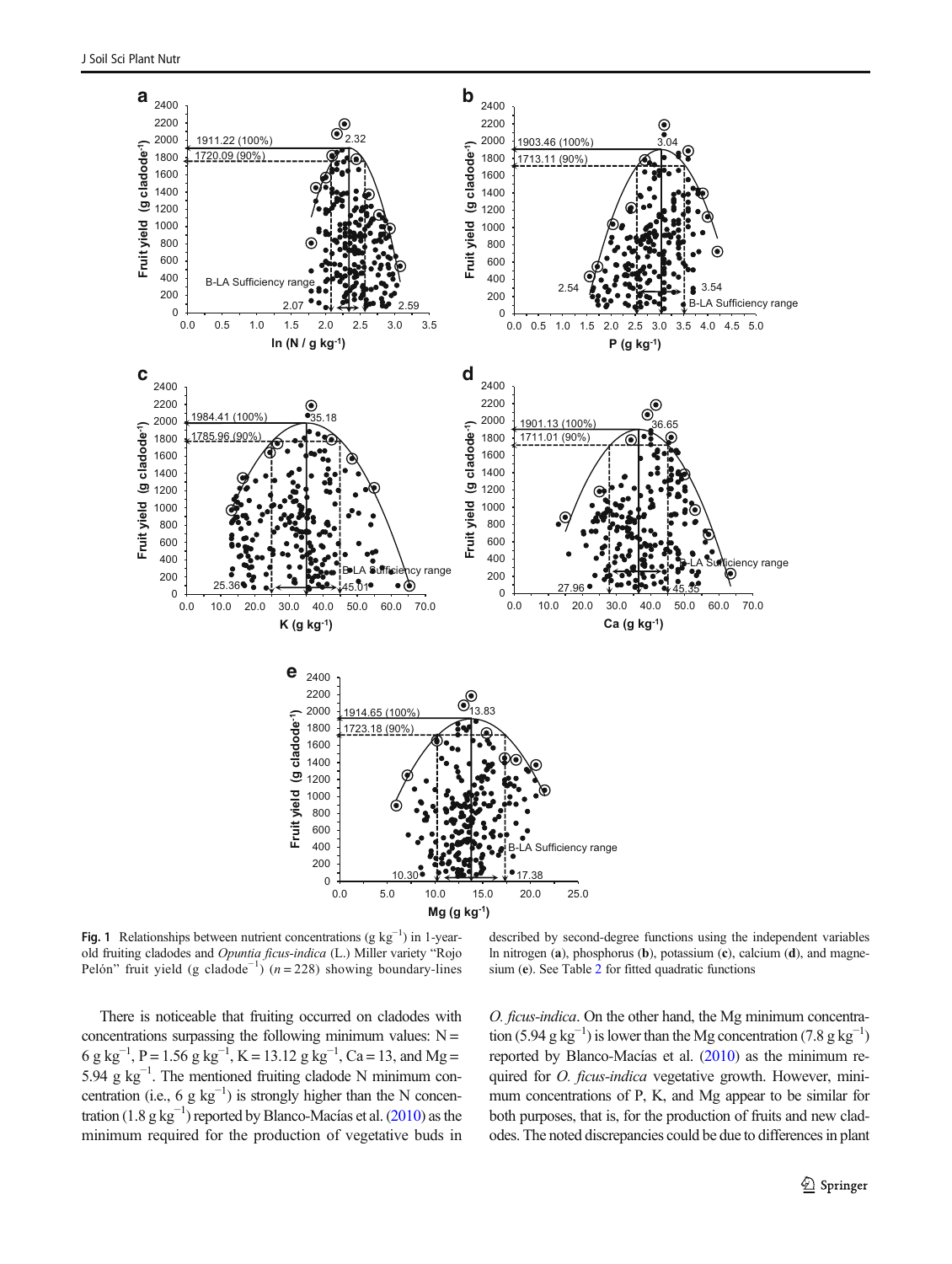J Soil Sci Plant Nutr

age, type of sampled cladode (with new cladodes or fruits), plant density, and the genotype, among other factors. It is widely known flowers and cladodes appear simultaneously in spring; the flowers occur mostly at the crown edge of 1-year-old cladodes whereas new cladodes usually develop on 2-year-old or even older cladodes (Inglese et al. [1994\)](#page-7-0).

The minimum macro-nutrient concentrations required for producing fruits might be an important issue to avoid variation between productivity levels in successive years. It can provide a convenient index for predicting which 1-year-old cladodes will produce fruits. They should be used together with the proposed boundary-line standards to perform reliable nutrient diagnosis, and then, adequate fertilization practice can be recommended having in mind the management of nutrient balance for fruit production.

Notably, this is the first study to our knowledge proposing boundary-line approach macro-nutrient standards for O. ficusindica fruiting. It was possible because normal distributions were found for macro-nutrient concentrations in fructification cladodes (N content was ln distributed) and bivariate observations (yield per 1-year-old fructification cladode against macro-nutrient concentrations, Fig. [1](#page-4-0)).

Prior works were mainly focused on the estimation of O. ficus-indica nutrient requirements for biomass production (cladode's dry matter or fresh matter) as can be appreciated in Table 3. There are interesting differences between the Brazilian (Alves [2017;](#page-7-0) Teixeira et al. [2019](#page-8-0)) and the Mexican cases (Blanco-Macías et al. [2010](#page-7-0); Valdez-Cepeda et al. [2013b;](#page-8-0) and the current work). The Brazilian P sufficiency ranges are notably lower than the Mexican ones. Brazilian K sufficiency ranges lie within that of the present case but their extreme limits are lower than those pointed out by Blanco-Macías et al. [\(2010\)](#page-7-0) and Valdez-Cepeda et al. [\(2013b\)](#page-8-0), and the lower value of the K sufficiency range of the present case is markedly lower than the others. The extreme values of the Brazilian Ca and Mg sufficiency ranges are lower than those of the Mexican ranges. In general, the upper limits of the Brazilian N sufficiency ranges tend to be higher than the Mexican ranges, and the N sufficiency range of the current case is strongly lower than the others.

The noted differences between the Brazilian and Mexican sufficiency ranges could be mainly linked with the involved genotype, environmental conditions, and management practices. For instance, Brazilian experimental sites are much more humid and warmer than the Mexican sites. Besides, the appreciated discrepancies between the results of the current case and the others could also be associated with the type of sampled cladodes (vegetative cladodes or fruiting cladodes). The lower N sufficiency range and the lower limit of the K sufficiency range in mature fruiting cladodes may be explained because these organs serve as a source of N and K for flowering and fruit development. This means that 1-year-old fruiting cladodes may support reductions in dry weight (García de Cortázar and Nobel [1992\)](#page-7-0) between flowering and fruit growth. Fruiting occurs when the cladode dry weight surpasses 14.4 g referred to as "cladode excess dry weight" in O. ficus-indica variety Rojo Pelón (Valdez-Cepeda et al. [2013a\)](#page-8-0), and of course, all involved 1-year-old fruiting cladodes in our work had dry weights higher than that cladode excess dry weight.

We propose standards that involve optimum concentrations  $(N = 10.20 \text{ g kg}^{-1}, P = 3.04 \text{ g kg}^{-1}, K = 35.18 \text{ g kg}^{-1}, Ca =$ 36.65 g kg<sup>-1</sup>, Mg = 13.83 g kg<sup>-1</sup>); the target maximum yield per fructification cladode varies between 1901.13 and 1984.41 g. In addition, the norms involve macro-nutrient sufficiency ranges at 90% maximum yield (N = 7.86–13.40 g kg<sup>-1</sup>, P = 2.54–3.54 g kg<sup>-1</sup>, K = 25.36–45.01 g kg<sup>-1</sup>, Ca = 27.96– 45.35 g kg<sup>-1</sup>, and Mg = 10.3–17.38 g kg<sup>-1</sup>. All these optimum contents and sufficiency ranges indicate that O. ficus-indica plants require macro-nutrients in the following descending order  $Ca > K > Mg > N > P$ . Both nutrient standard types may be used as a reference for maximizing yield per fructification cladode in O. ficus-indica, specifically for the variety "Rojo Pelón". Uses of nutrient standards can be found in the scientific literature. For instance, in a surprising experience, Arba et al. [\(2017](#page-7-0)) pointed out that they successfully used the Compositional Nutrient Diagnosis approach nutrient standards for *O. ficus-indica* fresh matter production as developed by Valdez-Cepeda et al. ([2013b](#page-8-0)) to identify the best soil fertilization dosage for O. ficus-indica cv. "Moussa" fruit yield and fruit size improvements. Nonetheless, future works should dedicate efforts to increase the database by involving more O. ficus-indica fruit production sites and to a refinement of target values for soil available nutrient concentrations by using other varieties and species; in fact, plants take up

Table 3 Macro-nutrient sufficiency ranges in 1-year-old cladodes for *Opuntia ficus-indica* (L.) Miller with different purpose as proposed by several authors

| Source                       | Response     | Target yield                                     | $N(g kg^{-1})$  |               | $P(g kg^{-1})$ K $(g kg^{-1})$ | Ca $(g \text{ kg}^{-1})$ | $Mg (g kg^{-1})$ |
|------------------------------|--------------|--------------------------------------------------|-----------------|---------------|--------------------------------|--------------------------|------------------|
| Blanco-Macías et al. (2010)  |              | Fresh matter $>27.01 \text{ kg Plant}^{-1}$      | $8.40 - 20.30$  | $2.40 - 4.20$ | 38.20 - 50.80                  | 31.80 - 45.20            | 14.30-20.90      |
| Valdez-Cepeda et al. (2013b) | Fresh matter | $>$ 27.01 kg Plant <sup>-1</sup>                 | $6.20 - 16.60$  | $2.70 - 4.10$ | 33.70-50.90                    | 28.50–56.50              | 11.80-20.60      |
| Alves $(2017)$               | Dry matter   | $>$ 21.80 t ha <sup>-1</sup> cycle <sup>-1</sup> | $12.70 - 18.50$ | $1.00 - 1.80$ | 31.60-44.10                    | $23.20 - 32.80$          | $9.50 - 14.30$   |
| Teixeira et al. (2019)       | Dry matter   | $> 18.12$ t ha <sup>-1</sup> cycle <sup>-1</sup> | $13.03 - 18.21$ | $0.80 - 2.12$ | 30.74 - 45.04                  | $23.3 - 32.76$           | $9.07 - 14.69$   |
| This work                    | Fruit yield  | $> 1901$ g cladode <sup>-1</sup>                 | 7.86–13.40      | $2.54 - 3.54$ | 25.35 - 45.02                  | 27.96-45.34              | $10.30 - 17.38$  |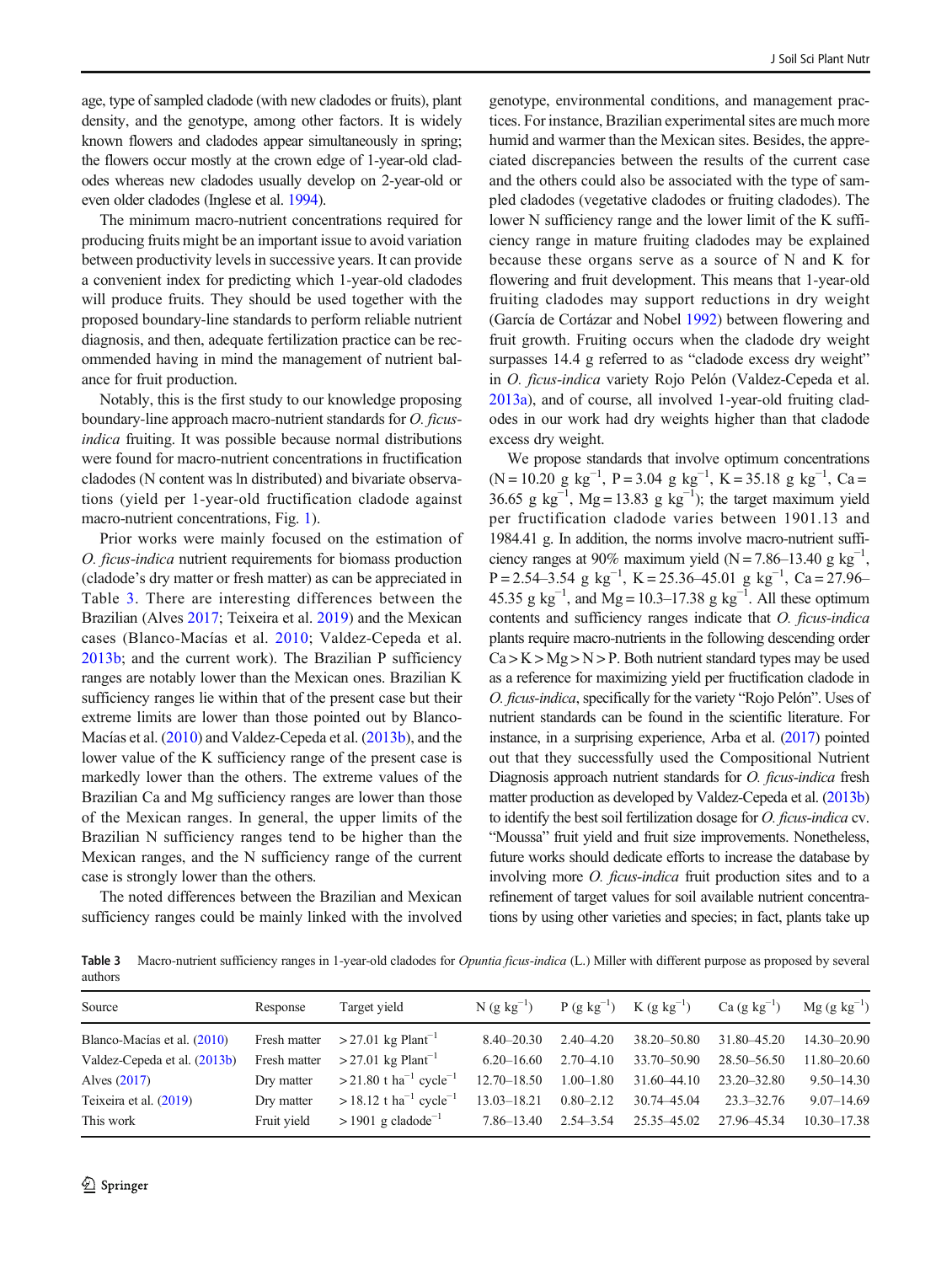most of the mineral nutrients that they require from the soil; then, information on soil fertility should also be collected.

Variation of macro-nutrient concentrations in 1-year-old fructification cladodes may be explained because old cladodes function as stems and branches. So, these organs play a key role in the reallocation of nutrients toward vegetative and floral buds (new cladodes and fruits). It is known differences in nutrient conservation from one growing season to the next can cause changes in growth responses of perennial plants to dual nutrient (e.g., N/P) supply ratios (Güsewell et al. [2003](#page-7-0)). Some species show the same patterns in nutrient concentrations and dual nutrient ratios, whereas others have high nutrient contents and low dual ratios even at nutrient-poor soils (Güsewell et al. [2003](#page-7-0)). Then, an evidenced variation of macro-nutrient contents may be linked to atmospheric conditions; so, future research work should be considering environmental (or weather) variables and fruit yield relationships.

In general, our results provide compelling pieces of evidence about yield increasing and decaying trends departing from macro-nutrient optimum concentrations or extreme values of their sufficiency ranges at 90% maximum fruit yield in O. ficus-indica variety "Rojo Pelón" (Fig. [1\)](#page-4-0). Strongly, our results appear to confirm the validity of several scientific laws and principles; for instance, Sprengel's "Law of the Minimum" (van der Ploeg et al. [1999\)](#page-8-0), Mitscherlisch's "Law of Diminishing Returns", and Wallace's "Law of the Maximum" (Velayutham [2017\)](#page-8-0), and "Critical Levels of Deficiency and Toxicity". Our results may also be supported on the "Response Model" of the "Diagnosis-Recommendation Integrated System" as pointed out by Sumner and Farina [\(1986\)](#page-8-0) and Walworth and Sumner [\(1987\)](#page-8-0). All the reliable five boundary functions were estimated because each bivariate dataset contained several instances in which the involved nutrient (N, P, K, Ca, or Mg) was limiting the fruit yield as crop response. In other words, each estimated boundary-line might be representing the response of fruit yield to the corresponding macro-nutrient in a model expressing the "Law of the Minimum" (Lark et al. [2020\)](#page-7-0). Besides, the decaying trend after the upper concentration (Critical Level of Toxicity) of each macro-nutrient sufficiency range might be expressing the "Law of the Diminishing Returns".

The proposed optimum macro-nutrient concentrations and sufficiency ranges for *O. ficus-indica* variety "Rojo Pelón" fruiting have limitations due to nutrients are treated separately. For instance, these standards do not account for nutrient interactions and nutrient balances. Nutrient concentrations (as compositional data) are parts of a whole (Parent et al. [2013](#page-7-0))—really a complex system—bounded between zero and the unit of measurement, i.e., 1, 100%, 1000  $g kg^{-1}$ , or 1,000,000 mg kg−<sup>1</sup> . Thus, several properties of compositional data were not considered because these nutrient norms do not involve the corresponding compositional space. As a consequence, future works should develop nutrient norms useful to perform diagnosis and recommendations focused on nutrient concentrations in plant tissue or organ of reference as compositional space (e.g., Parent et al. [2013\)](#page-7-0). From this point of view, the compositional or ionomic profile of plants can reflect effects or adaptations to the local environment, especially to levels of soil factors (e.g., salinity and pH) and atmospheric conditions (i.e., weather). In some cases, local adaptations could be driven by ionomic loci (Huang and Salt [2016](#page-7-0)).

# 5 Conclusions

There can be no doubt knowing macro-nutrient requirements for Opuntia ficus-indica (L.) Miller fruit production and quality improvements is an important horticultural issue. These requirements can be used as references to improve yields. In this context, the yield per fructification cladode dependence on each macro-nutrient concentration in 1-year-old fruiting cladodes of O. ficus-indica variety "Rojo Pelón" was evidenced through the boundary-line approach. The estimated optimum contents are N = 10.20 g kg<sup>-1</sup>, P = 3.04 g kg<sup>-1</sup>, K = 35.18 g kg<sup>-1</sup>, Ca = 36.65 g kg<sup>-1</sup>, and Mg = 13.83 g kg<sup>-1</sup>; the corresponding estimated maximum yields per fructification cladode vary between 1901.13 and 1984.41 g. In addition, the calculated macronutrient sufficiency ranges at 90% maximum yield (between 1711 and 1785.96 g) are N = 7.86–13.40 g kg<sup>-1</sup>, P = 2.54– 3.54 g kg<sup>-1</sup>, K = 25.36–45.01 g kg<sup>-1</sup>, Ca = 27.96–45.35 g kg<sup>-1</sup>, and Mg =  $10.3$ –17.38 g kg<sup>-1</sup>. These nutrient standards may be used as a reference for maximizing yield per fructification cladode in O. ficus-indica, specifically for the variety "Rojo Pelón" through the application of chemical and/or organic fertilizers.

Notable differences were evidenced when these results were compared with O. ficus-indica requirements for fresh and dry matter production under different environments. Nonetheless, these standards do not account for nutrient interactions and nutrient balances. Then, future works should develop nutrient norms and diagnosis focused on macro- and micro-nutrient concentrations in 1-year-old fruiting cladodes as compositional spaces. So, researchers should consider the ionomic profile of specific genotype plants that can reflect effects or adaptations to a local environment, especially to levels of soil factors and atmospheric conditions, mainly weather.

Acknowledgments EH-V acknowledges financial support from the "Consejo Nacional de Ciencia y Tecnología" during her Ph. D. studies. RDV-C dedicates this work to his Secondary School (ETA # 166) classmates.

Authors' Contributions All authors contributed to the study conception and design. Material preparation, data collection, and analysis were performed by Evelyn Hernández-Vidal, Fidel Blanco-Macías, and Ricardo David Valdez-Cepeda. The first draft of the manuscript was written by Evelyn Hernández-Vidal and Ricardo David Valdez-Cepeda, and all authors commented on previous versions of the manuscript. All authors read and approved the final manuscript.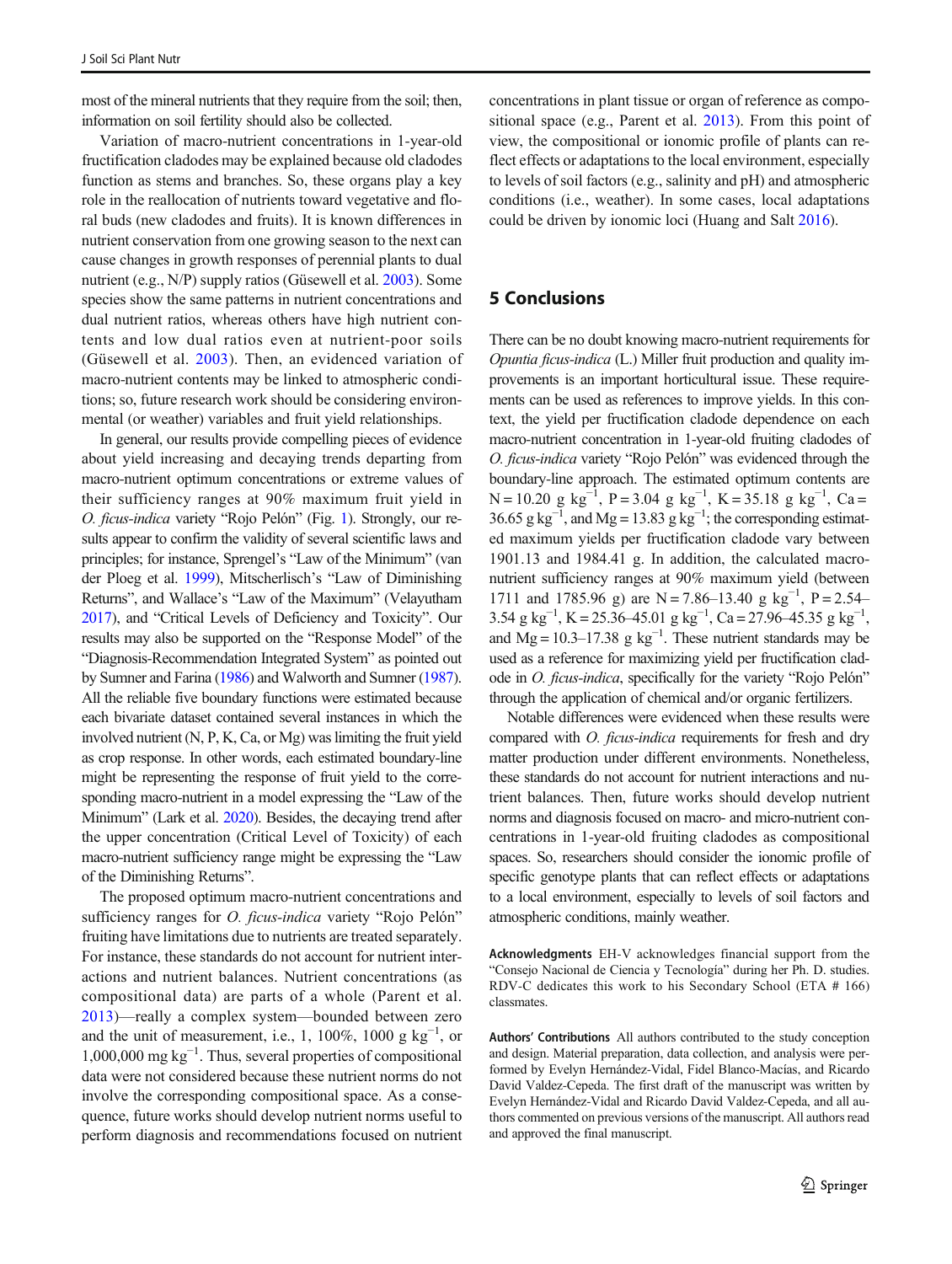<span id="page-7-0"></span>Funding This research work was supported in part by the Instituto de Investigación en Horticultura, Universidad Autónoma Chapingo under contract 19037-C-66.

Data Availability Data will be available through request.

## Compliance with Ethical Standards

Conflict of Interest The authors declare that they have no conflict of interest.

# References

- Ali AM (2018) Nutrient sufficiency ranges in mango using boundary-line approach and compositional nutrient diagnosis norms in El-Salhiya, Egypt. Commun Soil Sci Plant Nutr 49(2):188–201. [https://doi.org/](https://doi.org/10.1080/00103624.2017.1421651) [10.1080/00103624.2017.1421651](https://doi.org/10.1080/00103624.2017.1421651)
- Alves JFT (2017) Estabelicemento de faixas de suficiencia para availiação nutricional da palma forrageira 'Gigante'. Disertação Mestrado. Guanambi: Instituto Federal Baiano. 57 p. [http://www.](https://www.scielo.br/scielo.php?pid=1415-script=ci_arttext#B2) [scielo.br/scielo.php?pid=S1415-43662020000300154&script=sci\\_](https://www.scielo.br/scielo.php?pid=1415-script=ci_arttext#B2) [arttext#B2](https://www.scielo.br/scielo.php?pid=1415-script=ci_arttext#B2). Accessed 6 Aug 2020
- Arba M, Falisse A, Choukr-Allah R, Sindic M (2017) Effects of nitrogen and phosphorous fertilization on fruit yield and quality of cactus pear Opuntia ficus-indica (L) mill. Fruits 72(4):212–220. [https://](https://doi.org/10.17660/th2017/72.4.3) [doi.org/10.17660/th2017/72.4.3](https://doi.org/10.17660/th2017/72.4.3)
- Bhat R, Sujatha S (2013) Establishing leaf nutrient norms for arecanut by Boundary-Line Approach. J Plant Nutr 36(6):849–862. [https://doi.](https://doi.org/10.1080/01904167.2013.770524) [org/10.1080/01904167.2013.770524](https://doi.org/10.1080/01904167.2013.770524)
- Blanco-Macías F, Magallanes-Quintanar R, Valdez-Cepeda RD, Vázquez-Alvarado R, Olivares-Sáenz E, Gutiérrez-Ornelas E, Vidales-Contreras JA (2009) Comparison between CND norms and Boundary-Line Approach nutrient standards: Opuntia ficusindica L. case. Rev Chapingo Ser Hortic 15(2):217–222. http:// www.redalyc.org/articulo.oa?id=60912457016. Accessed 6 Aug 2020
- Blanco-Macías F, Magallanes-Quintanar R, Valdez-Cepeda RD, Vázquez-Alvarado R, Olivares-Sáenz E, Gutiérrez-Ornelas E, Vidales-Contreras JA, Murillo-Amador B (2010) Nutritional reference values for Opuntia ficus-indica determined by means of the Boundary-Line Approach. J Plant Nutr Soil Sci 173(6):927–934. <https://doi.org/10.1002/jpln.v173.6>
- Dow AI, Roberts S (1982) Proposal: critical nutrient ranges for crop diagnosis. Agron J 74:401–403. [https://doi.org/10.2134/](https://doi.org/10.2134/agronj1982.00021962007400020033x) [agronj1982.00021962007400020033x](https://doi.org/10.2134/agronj1982.00021962007400020033x)
- Evanylo GK (1990) Soil and plant calibration for cucumbers grown in the mid–Atlantic coastal plain. Commun Soil Sci Plant Anal 21:251– 272. <https://doi.org/10.1080/00103629009368229>
- Felker P, Bunch RA (2009) Mineral nutrition of cactus for forage and fruits. Acta Hortic 811:389–394. [https://doi.org/10.17660/](https://doi.org/10.17660/ActaHortic.2009.811.53) [ActaHortic.2009.811.53](https://doi.org/10.17660/ActaHortic.2009.811.53)
- Galizzi FA, Felker P, González C, Gardiner D (2004) Correlations between soil and cladode nutrient concentrations and fruit yield and quality in cactus pears, Opuntia ficus-indica, in a traditional farm setting in Argentina. J Arid Environ 59:115–132. [https://doi.org/10.](https://doi.org/10.1016/j.jaridenv.2004.01.015) [1016/j.jaridenv.2004.01.015](https://doi.org/10.1016/j.jaridenv.2004.01.015)
- García de Cortázar V, Nobel PS (1992) Biomass and fruit production for the prickly pear cactus, Opuntia ficus-indica. J Am Soc Hortic Sci 117(4):558–562. <https://doi.org/10.21273/JASHS.117.4.558>
- Güsewell S, Bollens U, Ryser P, Klötzli F (2003) Contrasting effects of nitrogen, phosphorus and water regime on first-and second-year growth of 16 wetland plant species. Funct Ecol 17(6):754–765. <https://doi.org/10.1111/j.1365-2435.2003.00784.x>
- Inglese P, Barbera G, Carimi F (1994) The effect of different amounts of cladode removal on reflowering of cactus pear (Opuntia ficus-indica (L) Miller). J Hort Sci 69(1):61–65. [https://doi.org/10.1080/](https://doi.org/10.1080/14620316.1994.11515249) [14620316.1994.11515249](https://doi.org/10.1080/14620316.1994.11515249)
- Inglese P, Barbera G, La Mantia T, Portolano S (1995) Crop production, growth, and ultimate size of cactus pear fruit following fruit thinning. HortScience 30(2):227–230. [https://doi.org/10.21273/](https://doi.org/10.21273/HORTSCI.30.2.227) [HORTSCI.30.2.227](https://doi.org/10.21273/HORTSCI.30.2.227)
- Kalegowda P, Haware DJ, Rajarathnam S, Shashirekha MN (2015) Minerals of cactus (Opuntia dillenii): cladode and fruit. Curr Sci 109(12):2295–2298. <https://www.jstor.org/stable/24906681>. Accessed 6 Aug 2020
- Karim MR, Felker P, Bingham RL (1997) Correlations between cactus pear (Opuntia spp.) cladode nutrient concentrations and fruit yield and quality. Ann Arid Zone 37:159–171
- Lafond J (2013) Boundary-Line Approach to determine minimum and maximum leaf micro-nutrient concentrations in wild lowbush blueberry in Quebec, Canada. Int J Fruit Sci 13(3):345–355. [https://doi.](https://doi.org/10.1080/15538362.2013.748377) [org/10.1080/15538362.2013.748377](https://doi.org/10.1080/15538362.2013.748377)
- Lamghari El Kossori R, Villaume C, El Boustani E, Sauvaire Y, Méjean L (1998) Composition of pulp, skin and seeds of prickly pears fruit (Opuntia ficus-indica sp.) plant. Foods Hum Nutr 52(3):263–270. <https://doi.org/10.1023/A:1008000232406>
- Lark RM (1997) An empirical method for describing the joint effects of environmental and other variables on crop yield. Ann Appl Biol 131:141–159. <https://doi.org/10.1111/j.1744-7348.1997.tb05402.x>
- Lark RM, Gillingham V, Langton D, Marchant BP (2020) Boundary line models for soil nutrient concentrations and wheat yield in nationalscale datasets. Eur J Soil Sci 71:334–351. [https://doi.org/10.1111/](https://doi.org/10.1111/ejss.12891) [ejss.12891](https://doi.org/10.1111/ejss.12891)
- Lewandowski I, Schmidt U (2006) Nitrogen, energy and land use efficiencies of miscanthus, reed canary grass and triticale as determined by the Boundary-Line Approach. Agric Ecosyst Environ 112(4): 335–346. <https://doi.org/10.1016/j.agee.2005.08.003>
- Lüttge U (2004) Ecophysiology of crassulacean acid metabolism (CAM). Ann Bot 93(6):629–652. <https://doi.org/10.1093/aob/mch087>
- Marschner H (2012) Marschner's mineral nutrition of higher plants, Third edn. Academic Press, San Diego. [https://books.google.com.mx/](https://books.google.com.mx/books?hln&lr=id=qKV3USG41cC&oind&pg=P1&ots=baHZ3y-j&sig=aGgfGJ0TEefbZur90kayWox6xo&redir_esc=#vnepage&q&false) [books?hl=en&lr=&id=yqKV3USG41cC&oi=fnd&pg=PP1&ots=](https://books.google.com.mx/books?hln&lr=id=qKV3USG41cC&oind&pg=P1&ots=baHZ3y-j&sig=aGgfGJ0TEefbZur90kayWox6xo&redir_esc=#vnepage&q&false) [VbaHZ3y-Bj&sig=HaGgfGJ0TEefbZur90kayWox6xo&redir\\_](https://books.google.com.mx/books?hln&lr=id=qKV3USG41cC&oind&pg=P1&ots=baHZ3y-j&sig=aGgfGJ0TEefbZur90kayWox6xo&redir_esc=#vnepage&q&false) [esc=y#v=onepage&q&f=false](https://books.google.com.mx/books?hln&lr=id=qKV3USG41cC&oind&pg=P1&ots=baHZ3y-j&sig=aGgfGJ0TEefbZur90kayWox6xo&redir_esc=#vnepage&q&false). Accessed 6 Aug 2020
- Mayer JA, Cushman JC (2019) Nutritional and mineral content of prickly pear cactus: a highly water-use efficient forage, fodder and food species. J Agron Crop Sci 205:625–634. <https://doi.org/10.1111/jac>
- Michael DA, Dickman DI, Gottschalk KW, Nelson ND, Isebrands JG (1985) Determining photosynthesis of tree leaves in the field using a portable 14 CO<sub>2</sub> apparatus: procedures and problems. Photosynthetica 19:98–108. [https://www.researchgate.net/profile/](https://www.researchgate.net/profile/Kurt_Gottschalk/publication/274721360_Determining_photosynthesis_of_tree_leaves_in_the_field_using_a_portable_14CO2_apparatus_Procedures_and_problems/links/5581e24908ae1b14a0a1020e.pdf) Kurt Gottschalk/publication/274721360 Determining photosynthesis of tree\_leaves\_in\_the\_field\_using\_a\_portable [14CO2\\_apparatus\\_Procedur](https://www.researchgate.net/profile/Kurt_Gottschalk/publication/274721360_Determining_photosynthesis_of_tree_leaves_in_the_field_using_a_portable_14CO2_apparatus_Procedures_and_problems/links/5581e24908ae1b14a0a1020e.pdf)es\_and\_problems/links/ [5581e24908ae1b14a0a1020e.pdf](https://www.researchgate.net/profile/Kurt_Gottschalk/publication/274721360_Determining_photosynthesis_of_tree_leaves_in_the_field_using_a_portable_14CO2_apparatus_Procedures_and_problems/links/5581e24908ae1b14a0a1020e.pdf). Accessed 6 Aug 2020
- Nerd A, Mizrahi Y (1994) Effect of nitrogen fertilization and organ removal on rebudding in Opuntia ficus-indica (L) Miller. Sci Hortic 59(2):115–122. [https://doi.org/10.1016/0304-4238\(94\)90078-7](https://doi.org/10.1016/0304-4238(94)90078-7)
- Parent S-É, Parent LE, Rozane DE, Natale W (2013) Plant ionome diagnosis using sound balances: case study with mango (Mangifera indica). Front Plant Sci 4:449. [https://doi.org/10.3389/fpls.2013.](https://doi.org/10.3389/fpls.2013.00449) [00449](https://doi.org/10.3389/fpls.2013.00449)
- Quesnel PO, Côté B, Fyles J, Munson A (2006) Optimum nutrient concentrations and CND scores of mature white spruce determined using a Boundary-Line Approach and spatial variation of tree